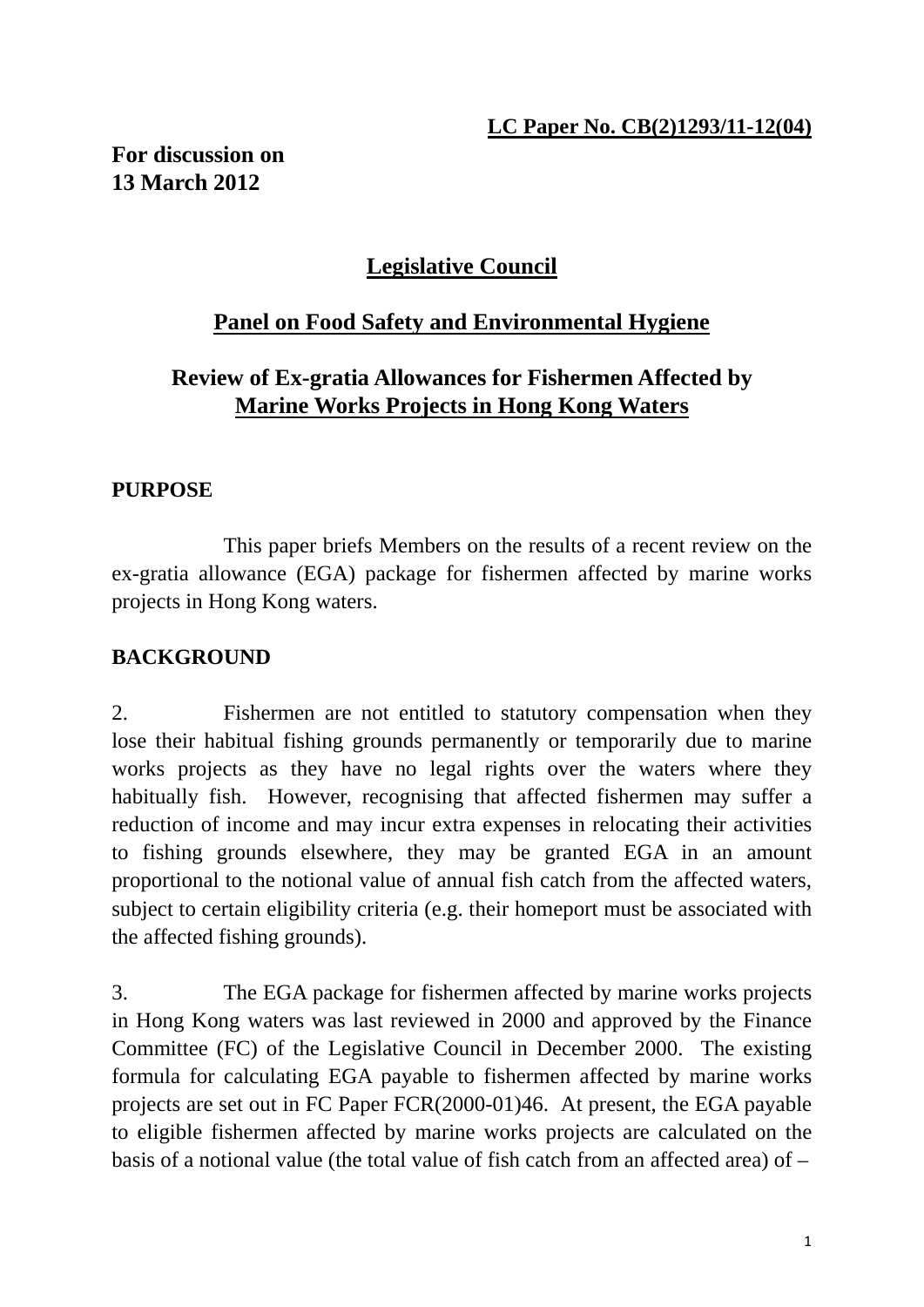- (a) seven years' fish catch in respect of marine works projects resulting in a permanent loss of fishing grounds (primarily due to reclamation operations); and
- (b) three years' fish catch in respect of marine works projects resulting in a temporary loss of fishing grounds (primarily due to sand dredging or mud disposal operations).

Further EGA payments may be granted to fishermen affected by successive marine works projects (such as sand dredging or mud disposal operations) at the same location where three years have elapsed since the completion of the last works projects.

4. In view of changes in the operating environment in the last decade, fishermen have recently raised with the Government that the current EGA package was inadequate in assisting them to manage and adapt to the everdwindling operating environment due to a loss of fishing grounds. Fishermen representatives have requested that the multiplier for the current EGA formula, covering both the permanent and temporary loss of fishing grounds, be increased.

#### **THE REVIEW**

5. The Administration generally shares the view that fishermen impacted by marine works are indeed facing more difficulties when seeking to relocate their fishing activities.

6. First, the size of the local fishing ground is decreasing due to our infrastructure development in the last decade. When examining the impact brought to capture fishermen by marine works projects, we note that in general the scale of individual marine works projects planned for the next few years is bigger and more complex than those in the past. Fishing in alternative areas close to their homeports is not always a practical choice anymore. It is expected that affected fishermen would have to travel further afield from their homeports to alternative fishing grounds in Hong Kong waters and some might have to compete with their Mainland counterparts in the South China Sea in order to make a living. Secondly, the average age of local fishing vessels has increased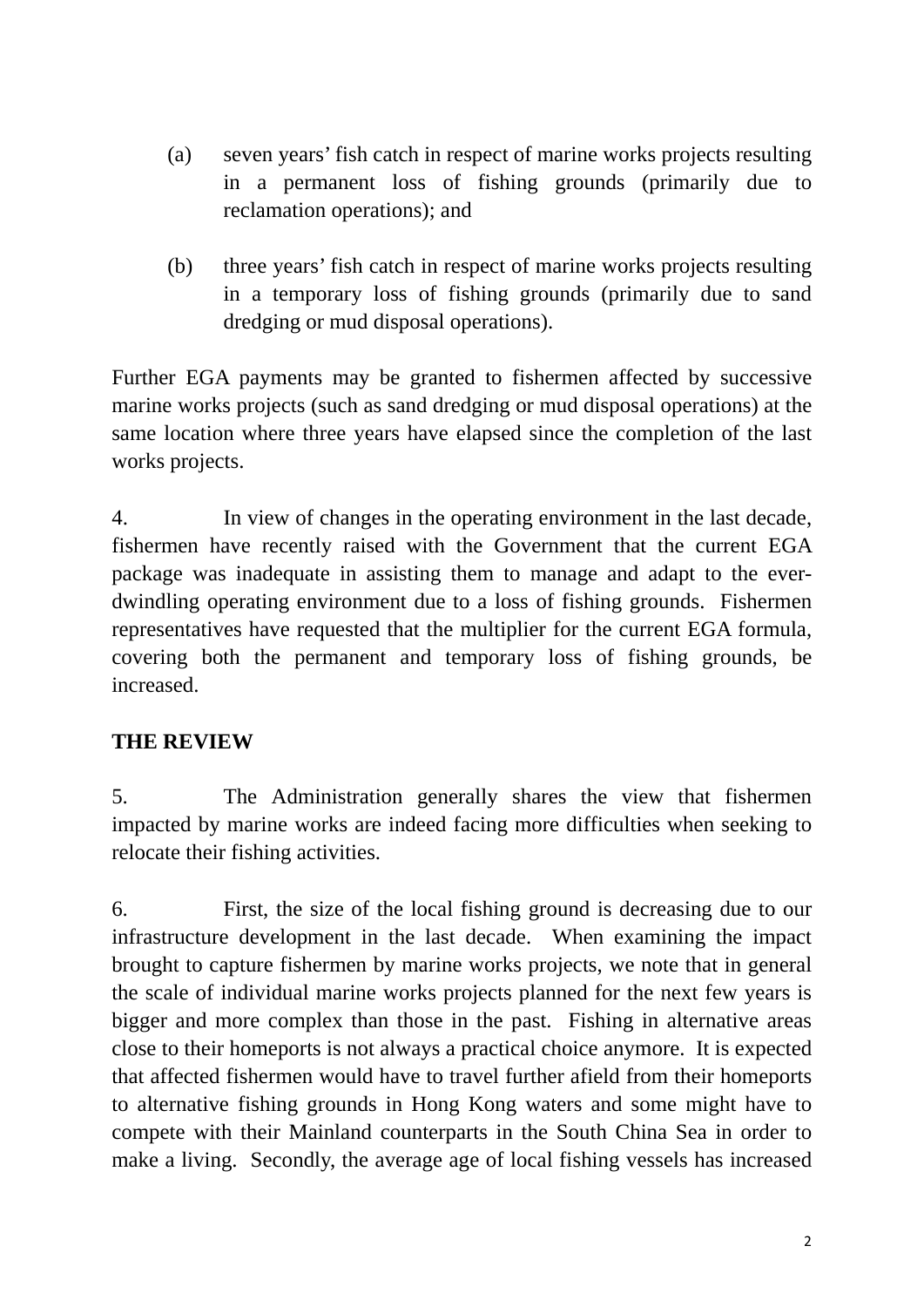over the last decade and older vessels may not be fit for fishing further afield from their homeports. Thirdly, greater expenses would also be incurred for their relocation due to the increasing operating costs (e.g. increase in fuel price) in recent years.

7. When conducting this review, we draw comparison to the permanent loss of fishing ground resulted from the trawl ban, for which EGA is payable to the affected trawler fishermen. The FC approved that the EGA payable in the trawl ban exercise would be determined on the basis of the 1989/91 Port Survey, to be adjusted by the fish price movement, with a multiplier of 11 years' notional fish catch value. This new multiplier was derived as a result of many rounds of consultation with a wide range of fishermen groups. We consider the new multiplier for the trawl ban exercise an appropriate benchmark for marine works which result in permanent loss of fishing grounds. Any suggestions for a multiplier more than 11 years are considered unjustified as the nature of the impact between the two on fishermen should be similar<sup>1</sup>.

8. Similar hardship would be experienced by fishermen during a temporary loss of fishing grounds, albeit to a lesser degree. In order to maintain the relativity of the EGA payable to fishermen for the permanent versus temporary loss of fishing grounds, we propose that the multiplier for the latter be adjusted from three years' to five years' notional value of fish catch. EGA payable to affected fishermen due to a temporary loss of fishing ground would remain at around 40% of that for a permanent loss of fishing grounds after the proposed adjustment.

<sup>1</sup> Although individual marine works projects mainly affect localised areas, the cumulative impact of marine works projects since the last EGA review in 2000 and the new projects to commence in the coming years will also impose a significant impact on fishermen whose vessels have limited navigational range. Against the background of the fast-depleting fisheries resources, what fishermen would be facing in the coming years is almost unprecedented, in terms of the cumulative effect brought about by six large scale marine works projects planned to commence within three years in a hydrographic system. The possible adverse impact on these small inshore fishing vessels as a result of marine works will be very manifest.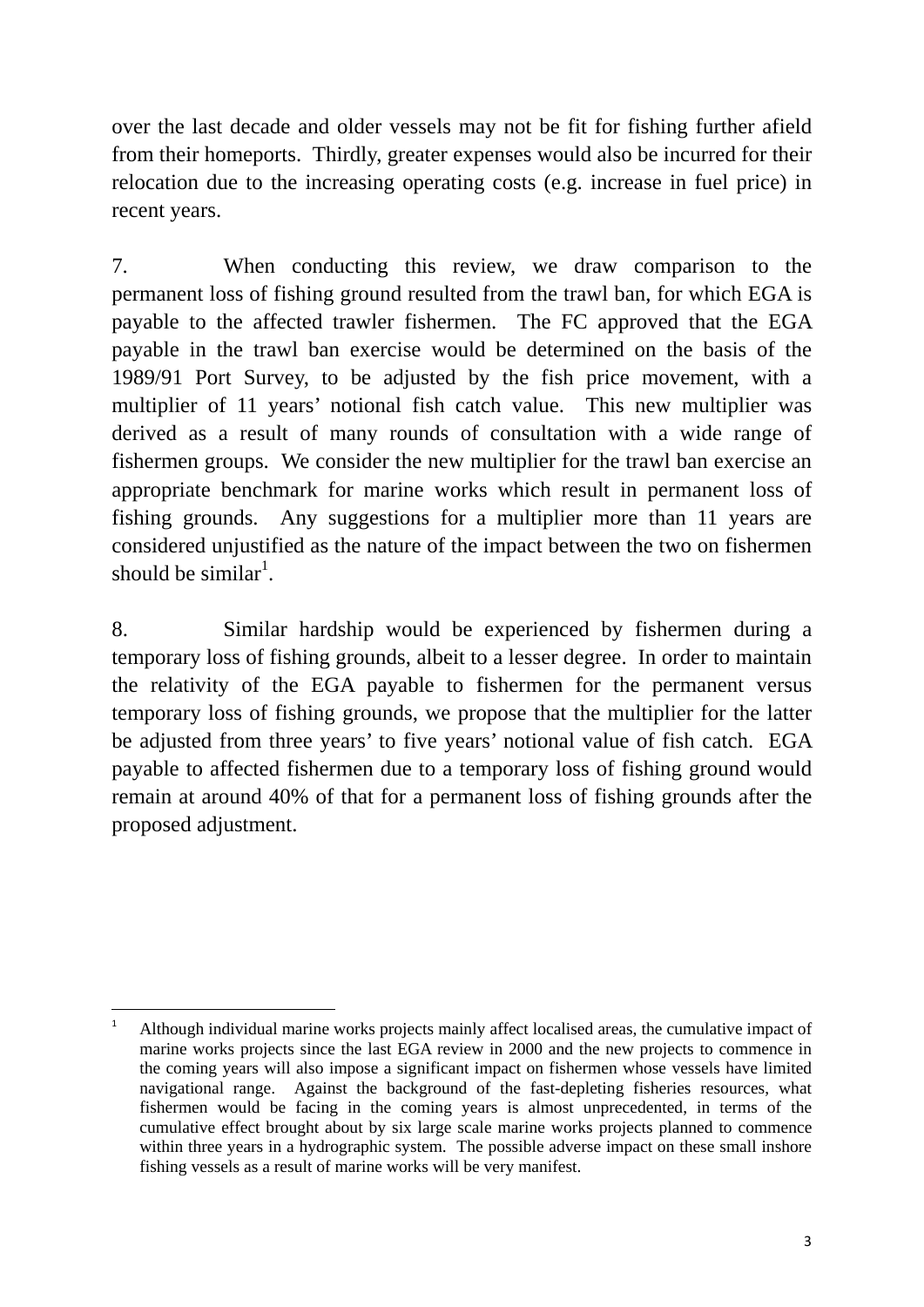9. While there have been requests to increase the multiplier for temporary loss of fishing grounds to the whole construction period plus the seabed recovery period after completion of works, we consider it not justifiable to devise a variable multiplier for marine works projects resulting in a temporary loss of fishing grounds, mainly because of the need to maintain relativity with the EGA multiplier for permanent loss of fishing grounds. We consider a new multiplier of five years' notional value of fish catch appropriate.

10. We suggest that we adhere to the same Port Survey data (i.e. 1989/91 Port Survey data) for calculating EGA for fishermen affected by marine works projects. Fishermen were generally more receptive to the catch value based on the data from the 1989/91 Port Survey and they had maintained their view that the catch value based on the 1989/91 Port Survey could better reflect the fisheries resources situation before the commencement of the large scale marine works in the early 1990s.

11. At present, to cater for the impact on fishermen affected by successive marine works projects in a specific fishing ground (primarily sand dredging or mud disposal operations), further EGA may be granted if three years have elapsed since the completion of the last marine works project at the same location, as it may take some three years for the affected fishing grounds to recover after completion of works. We consider the arrangement reasonable and should be maintained in the package.

12. Same as in the past, an inter-departmental working group will be set up to determine the eligibility and apportionment criteria for the relevant EGA exercise.

## **THE PROPOSALS**

13. To cater for the increased hardship faced by fishermen affected by marine works projects, we propose, following the outcome of the review, that –

(a) the multiplier of the EGA formula be enhanced from seven years to 11 years' notional value of fish catch in respect of marine works resulting in a permanent loss of fishing grounds; and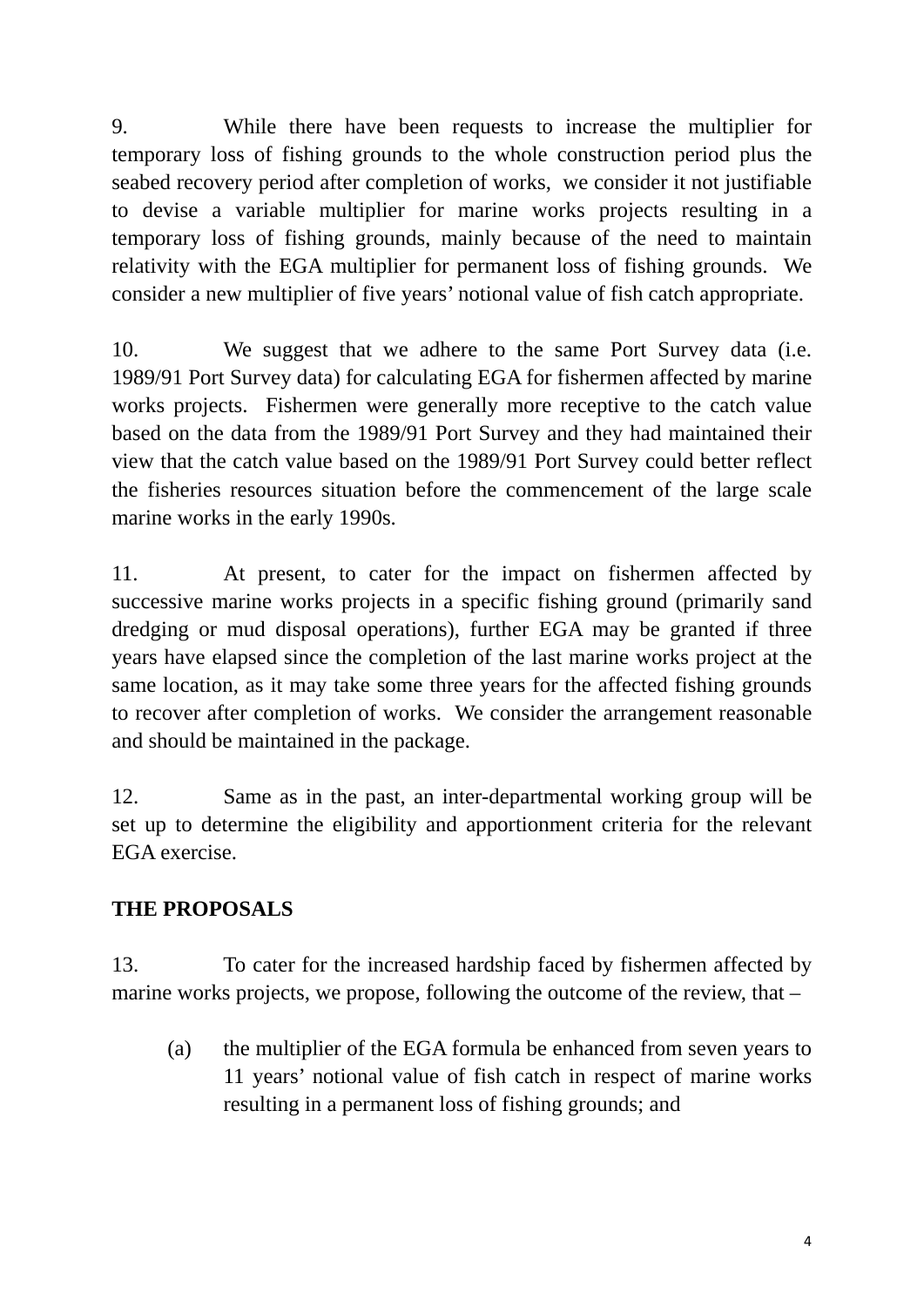(b) the multiplier of the EGA formula be enhanced from three years to five years' notional value of fish catch in respect of marine works resulting in a temporary loss of fishing grounds.

All other arrangements for the EGA package for fishermen approved by the FC in 2000 will remain unchanged. The current arrangements and our proposals are set out in columns (A) and (B) of **Annex A** respectively.

### **EFFECTIVE DATE**

14. We propose setting 1 April 2011 as the effective date for the proposals, so that fishermen affected by projects which commenced in the review period can also benefit from the outcome of the review. Subject to the approval of FC, the proposals will be applicable to fishermen affected by marine works projects commencing after the effective date.

#### **CONSULTATION**

15. In the course of the review, the Food and Health Bureau (FHB) and the Agriculture, Fisheries and Conservation Department (AFCD) have met with the fishermen to listen to their views on the current EGA mechanisms. Officials of FHB and AFCD, together with representatives from other bureaux and departments responsible for marine works, have also conducted site visits and held talks with fishermen groups. Fishermen groups have asked the multiplier be increased from seven years to 15 years' notional value of fish catch in respect of marine works resulting in a permanent loss of fishing grounds. For marine works resulting in a temporary loss of fishing grounds, they are of the view that the multiplier should be equivalent to the whole construction period plus the seabed recovery period after completion of works. Towards the end of the review, AFCD has explained to fishermen groups the rationale for adjusting the multiplier for permanent and temporary loss of fishing grounds to 11 and five years respectively. The current proposals are broadly agreeable to the trade.

#### **FINANCIAL IMPLICATIONS**

16. Based on known major public marine works projects commencing in the next five years, we estimate that if the proposals are adopted, the maximum EGA payable under the proposed new formula to affected fishermen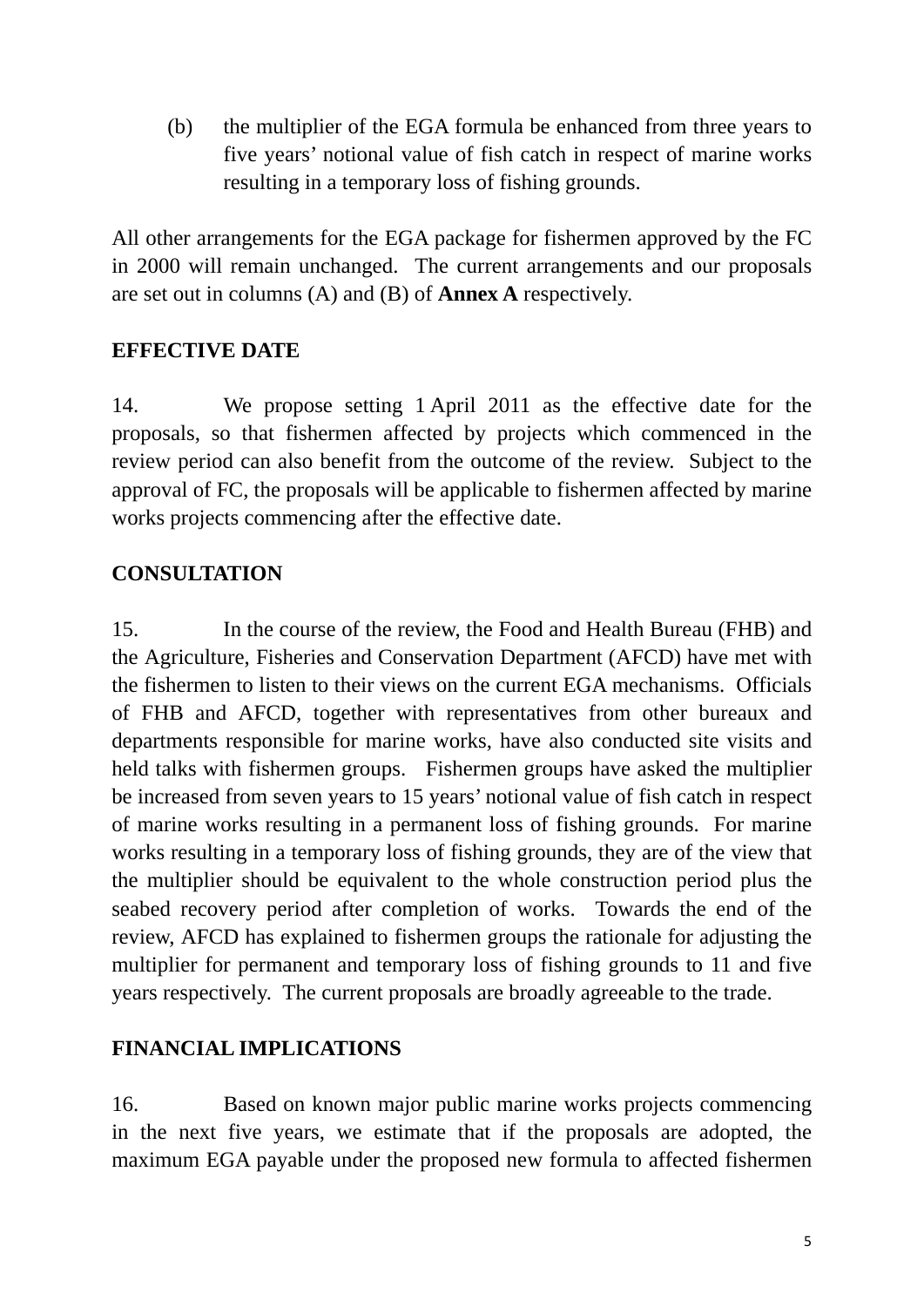would amount to \$59.6 million in total, i.e. an increase of about 62% or \$22.8 million as compared to the EGA amount derived from the existing formula.

### **WAY FORWARD**

17. Members are invited to note and advise on the proposals set out in paragraph 13 of this paper. Subject to any comments from Members, the Administration will put forward the proposals to FC as soon as possible.

**Food and Health Bureau Agriculture, Fisheries and Conservation Department March 2012**